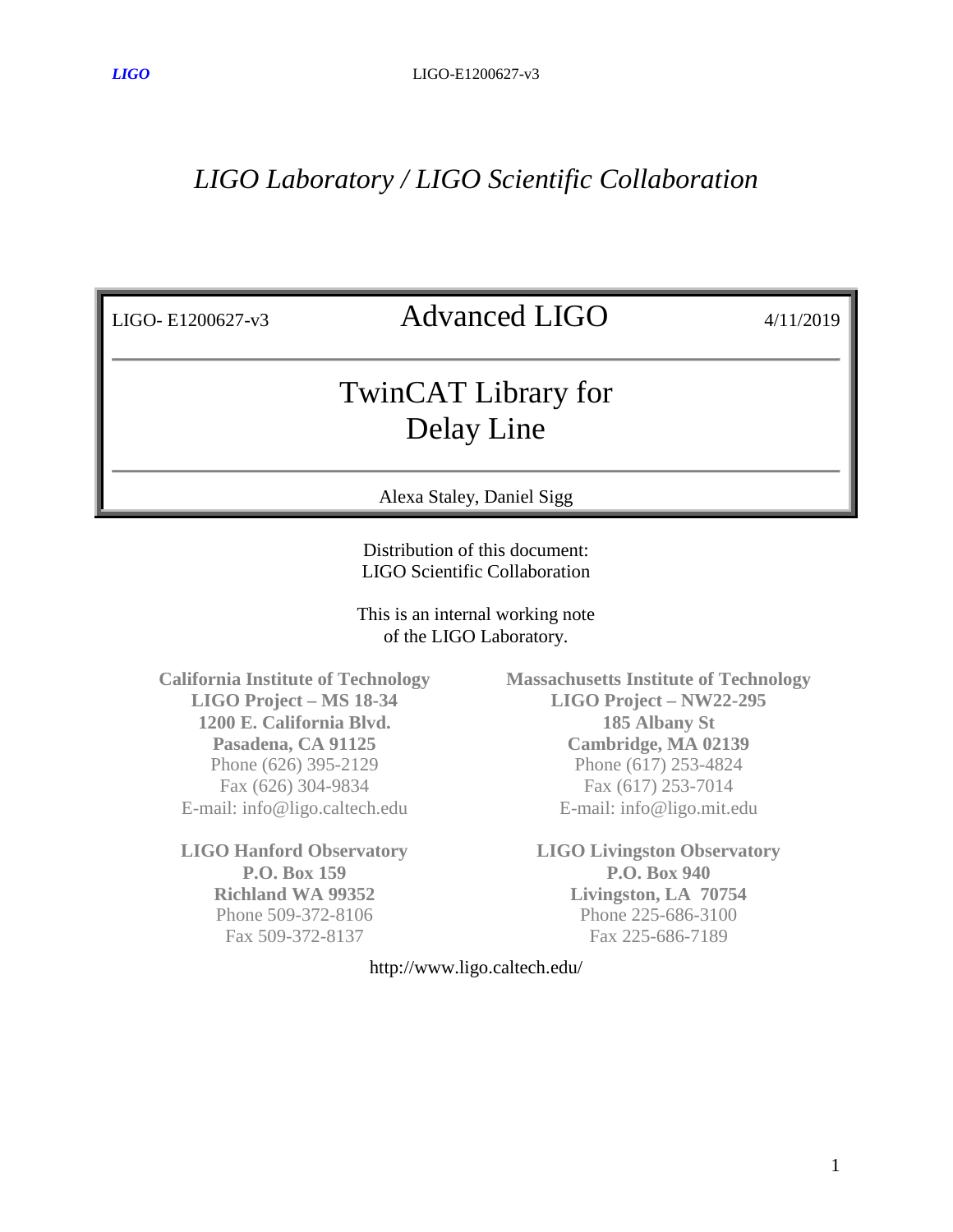| Library                |                                                                                                                                                                                                         |
|------------------------|---------------------------------------------------------------------------------------------------------------------------------------------------------------------------------------------------------|
| Title                  | DelayLinePhaseShifter                                                                                                                                                                                   |
| Version                | 1                                                                                                                                                                                                       |
| <b>TwinCAT</b> version | 2.11                                                                                                                                                                                                    |
| Name space             |                                                                                                                                                                                                         |
| Author                 | Alexa Staley, Daniel Sigg                                                                                                                                                                               |
| Description            | The delay line shifter delays an input signal by a selectable amount. This<br>amount can be controlled by a step or phase slider. The delay can be<br>between 0ns and 30.762ns for a single delay line. |
|                        | If necessary, multiple delay lines can be chained in series to double, triple<br>or quadruple this delay.                                                                                               |
| <b>Error Codes</b>     | $0x01 -$ Invalid frequency                                                                                                                                                                              |
| Library dependencies   | Error                                                                                                                                                                                                   |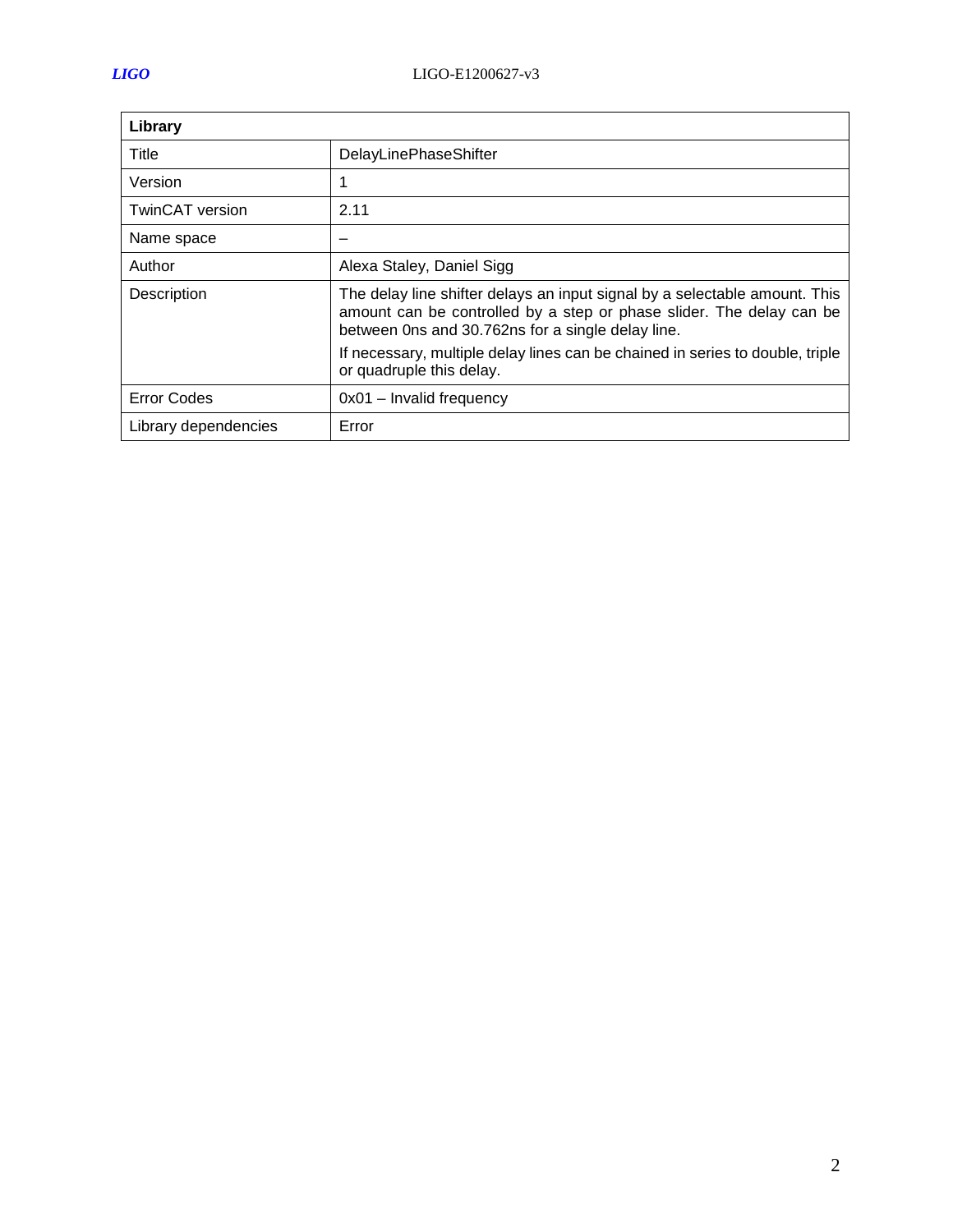| <b>Hardware Output Type</b>      |                                                                       |
|----------------------------------|-----------------------------------------------------------------------|
| <b>TYPE DelayLogicOutStruct:</b> |                                                                       |
| <b>STRUCT</b>                    |                                                                       |
| DelayStep:                       | INT;                                                                  |
| LacthEn:                         | BOOL;                                                                 |
| END_STRUCT                       |                                                                       |
| END_TYPE                         |                                                                       |
| Type name                        | DelayLogicOutStruct                                                   |
| Description                      | Structure of the hardware output that are wired up for the delay line |
| Definition                       | <b>STRUCT</b>                                                         |
| Element                          | Name: DelayStep                                                       |
|                                  | Type: INT                                                             |
|                                  | Description: The delay line step slider                               |
| Element                          | Name: LatchEn                                                         |
|                                  | Type: BOOL                                                            |
|                                  | Description: Enables latch                                            |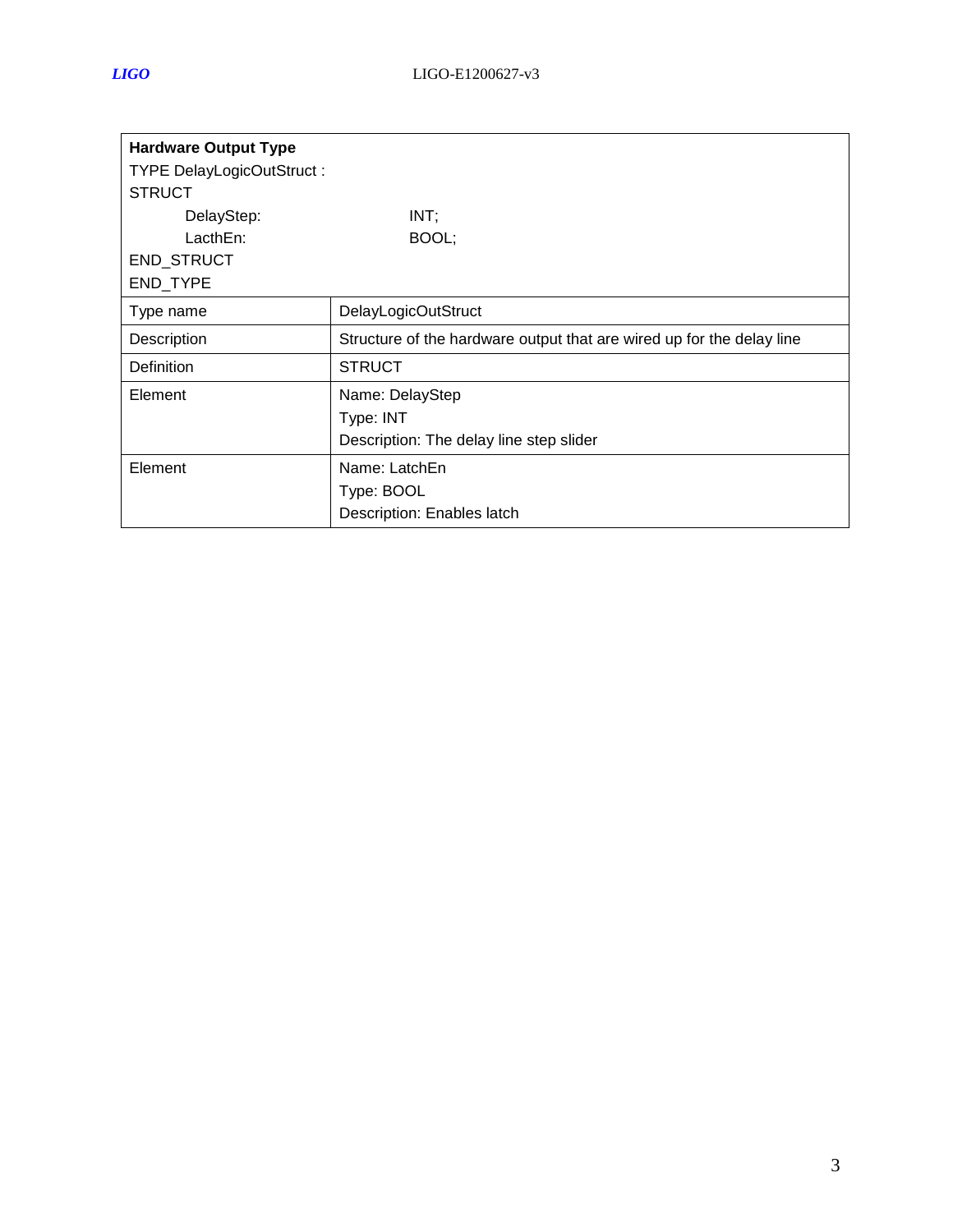| <b>User Interface Type</b>          |                                                                                                                                                                                                                                                                   |
|-------------------------------------|-------------------------------------------------------------------------------------------------------------------------------------------------------------------------------------------------------------------------------------------------------------------|
| <b>TYPE DelayLogicStruct:</b>       | (* single delay line *)                                                                                                                                                                                                                                           |
| TYPE DelayLogicDoubleStruct:        | (* double delay line *)                                                                                                                                                                                                                                           |
| <b>TYPE DelayLogicTripleStruct:</b> | (* triple delay line *)                                                                                                                                                                                                                                           |
| <b>TYPE DelayLogicQuadStruct:</b>   | (* quadruple delay line *)                                                                                                                                                                                                                                        |
| <b>STRUCT</b>                       |                                                                                                                                                                                                                                                                   |
| FreqMHz:                            | LREAL;                                                                                                                                                                                                                                                            |
| PhaseDeg:                           | LREAL;                                                                                                                                                                                                                                                            |
| DelayNs:                            | LREAL;                                                                                                                                                                                                                                                            |
| DelayStep:                          | INT;                                                                                                                                                                                                                                                              |
| Error:                              | ErrorStruct;                                                                                                                                                                                                                                                      |
| END_STRUCT                          |                                                                                                                                                                                                                                                                   |
| END_TYPE                            |                                                                                                                                                                                                                                                                   |
| Type name                           | DelayLogicStruct (single delay line)                                                                                                                                                                                                                              |
|                                     | DelayLogicDoubleStruct (two delay lines)                                                                                                                                                                                                                          |
|                                     | DelayLogicTripleStruct (three delay lines)                                                                                                                                                                                                                        |
|                                     | DelayLogicQuadStruct (four delay lines)                                                                                                                                                                                                                           |
| Description                         | Structure of the user interface tags that are used to control the delay line                                                                                                                                                                                      |
| Definition                          | <b>STRUCT</b>                                                                                                                                                                                                                                                     |
| Output Tag                          | Name: Error                                                                                                                                                                                                                                                       |
|                                     | Type: ErrorStruct                                                                                                                                                                                                                                                 |
|                                     | Description: For error handling                                                                                                                                                                                                                                   |
| Input Tag                           | Name: FreqMHz                                                                                                                                                                                                                                                     |
|                                     | Type: LREAL                                                                                                                                                                                                                                                       |
|                                     | Description: Input frequency in MHz                                                                                                                                                                                                                               |
| In/out Tag                          | Name: PhaseDeg                                                                                                                                                                                                                                                    |
|                                     | Type: LREAL                                                                                                                                                                                                                                                       |
|                                     | Description: Input phase in degrees, between 0 and 360°.                                                                                                                                                                                                          |
| In/out Tag                          | Name: DelayNs                                                                                                                                                                                                                                                     |
|                                     | Type: LREAL                                                                                                                                                                                                                                                       |
|                                     | Description: Delay of input signal in nanoseconds, between 0 ns and<br>30.7622 ns (511 steps, single delay line), 61.5244 ns (1022 steps, double<br>delay line), 92.2866 ns (1533 steps, triple delay line) or 123.0488 ns (2044<br>steps, quadruple delay line). |
| In/out Tag                          | Name: DelayStep                                                                                                                                                                                                                                                   |
|                                     | Type: INT                                                                                                                                                                                                                                                         |
|                                     | Description: Delay steps between 0 and 511 (single delay line), 1022<br>(double delay line), 1533 (triple delay line) or 2044 (quadruple delay line).                                                                                                             |
|                                     | One step corresponds to 0.0602ns                                                                                                                                                                                                                                  |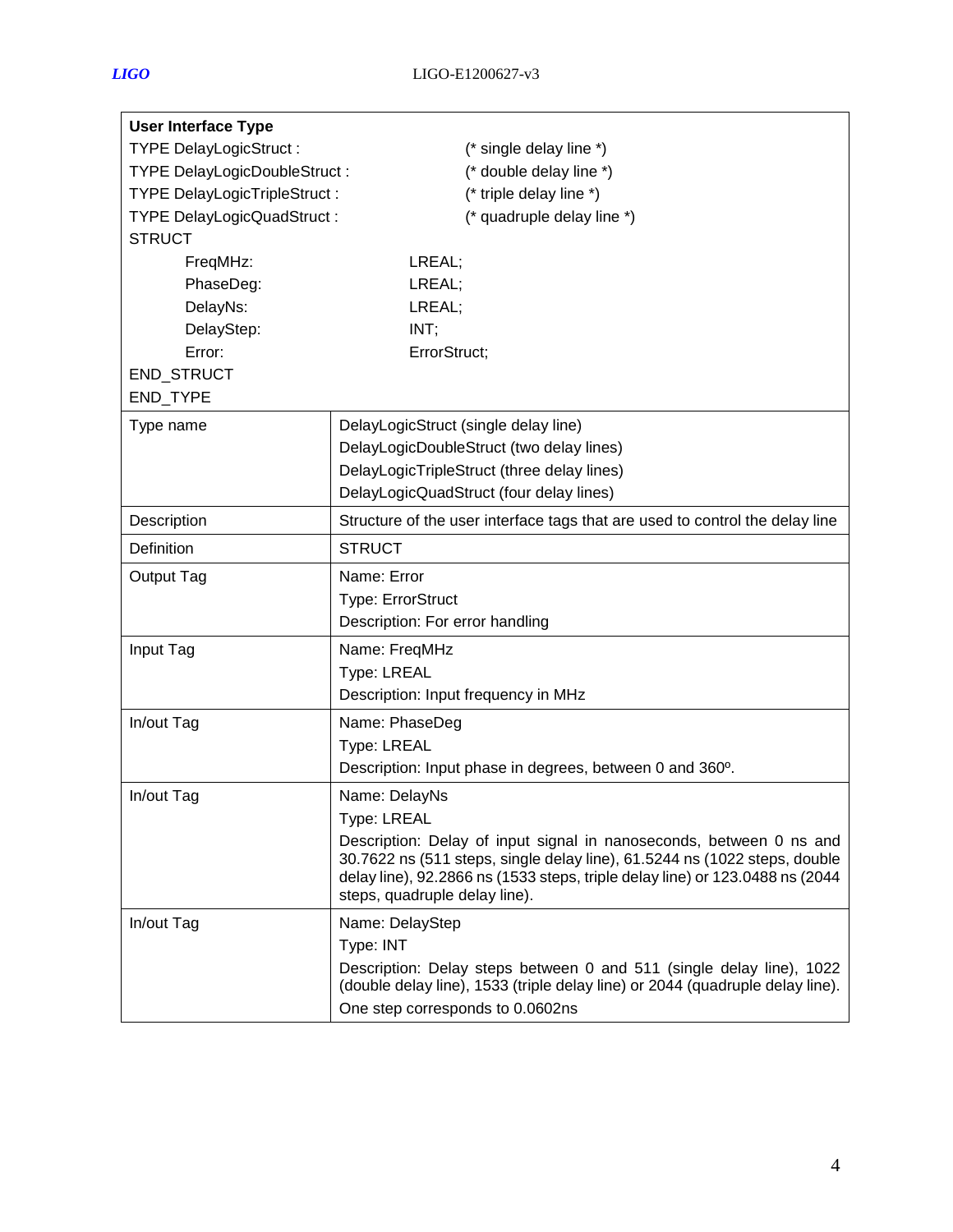| <b>Function Block</b>       |                                                         |  |
|-----------------------------|---------------------------------------------------------|--|
| FUNCTION_BLOCK DelayLogicFB |                                                         |  |
| <b>VAR INPUT</b>            |                                                         |  |
| Request:                    | SaveRestoreEnum;                                        |  |
| END_VAR                     |                                                         |  |
| VAR OUTPUT                  |                                                         |  |
| DelayLogicOut:              | DelayLogicOutStruct;                                    |  |
| END_VAR                     |                                                         |  |
| VAR_IN_OUT                  |                                                         |  |
| DelayLogicInit:             | DelayLogicStruct;                                       |  |
| DelayLogic:                 | DelayLogicStruct;                                       |  |
| END_VAR                     |                                                         |  |
| Name                        | DelayLogicFB                                            |  |
| Description                 | Controls a single delay line                            |  |
| Input argument              | Name: Request                                           |  |
|                             | Type: SaveRestoreEnum                                   |  |
|                             | Description: Request save/restore/safemode or noop      |  |
| Output argument             | Name: DelayLogicOut                                     |  |
|                             | Type: DelayLogicOutStruct                               |  |
|                             | Description: Output hardware structure                  |  |
| In/out argument             | Name: DelayLogicInit                                    |  |
|                             | Type: DelayLogicStruct                                  |  |
|                             | Description: Save/restore variable in persistent memory |  |
| In/out argument             | Name: DelayLogic                                        |  |
|                             | Type: DelayLogicStruct                                  |  |
|                             | Description: User Interface structure                   |  |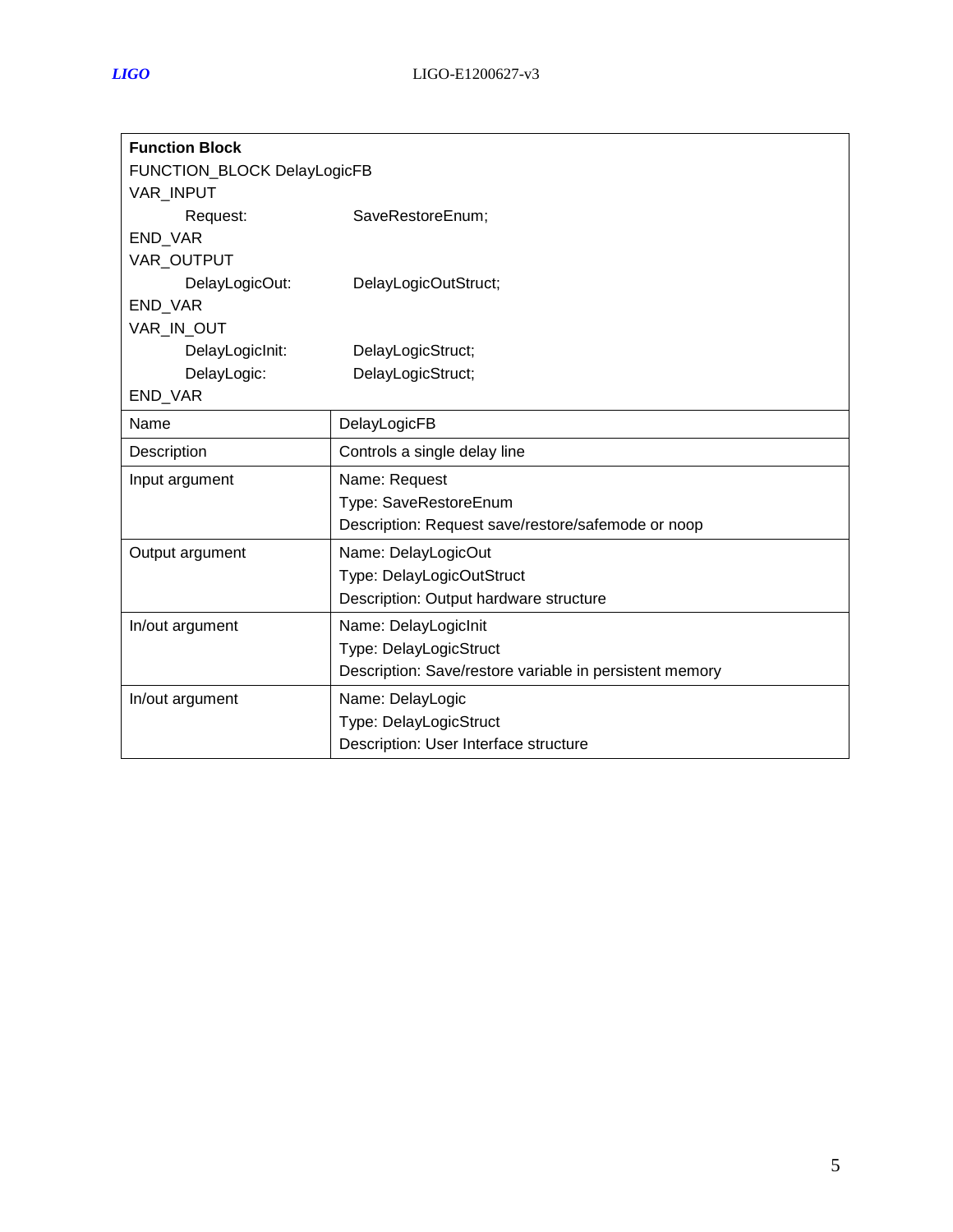| <b>Function Block</b>             |                                                                       |  |
|-----------------------------------|-----------------------------------------------------------------------|--|
| FUNCTION_BLOCK DelayLogicDoubleFB |                                                                       |  |
| <b>VAR INPUT</b>                  |                                                                       |  |
| Request:                          | SaveRestoreEnum;                                                      |  |
| <b>END VAR</b>                    |                                                                       |  |
| VAR_OUTPUT                        |                                                                       |  |
| DelayLogic1Out:                   | DelayLogicOutStruct;                                                  |  |
| DelayLogic2Out:                   | DelayLogicOutStruct;                                                  |  |
| END_VAR                           |                                                                       |  |
| VAR_IN_OUT                        |                                                                       |  |
| DelayLogicInit:                   | DelayLogicDoubleStruct;                                               |  |
| DelayLogic:                       | DelayLogicDoubleStruct;                                               |  |
| END_VAR                           |                                                                       |  |
| Name                              | DelayLogicDoubleFB                                                    |  |
| Description                       | Controls two delay lines                                              |  |
| Input argument                    | Name: Request                                                         |  |
|                                   | Type: SaveRestoreEnum                                                 |  |
|                                   | Description: Request save/restore/safemode or noop                    |  |
| Output argument                   | Name: DelayLogic1Out                                                  |  |
|                                   | Type: DelayLogicOutStruct                                             |  |
|                                   | Description: Output hardware structure for 1 <sup>st</sup> delay line |  |
| Output argument                   | Name: DelayLogic2Out                                                  |  |
|                                   | Type: DelayLogicOutStruct                                             |  |
|                                   | Description: Output hardware structure for 2 <sup>nd</sup> delay line |  |
| In/out argument                   | Name: DelayLogicInit                                                  |  |
|                                   | Type: DelayLogicDoubleStruct                                          |  |
|                                   | Description: Save/restore variable in persistent memory               |  |
| In/out argument                   | Name: DelayLogic                                                      |  |
|                                   | Type: DelayLogicDoubleStruct                                          |  |
|                                   | Description: User Interface structure                                 |  |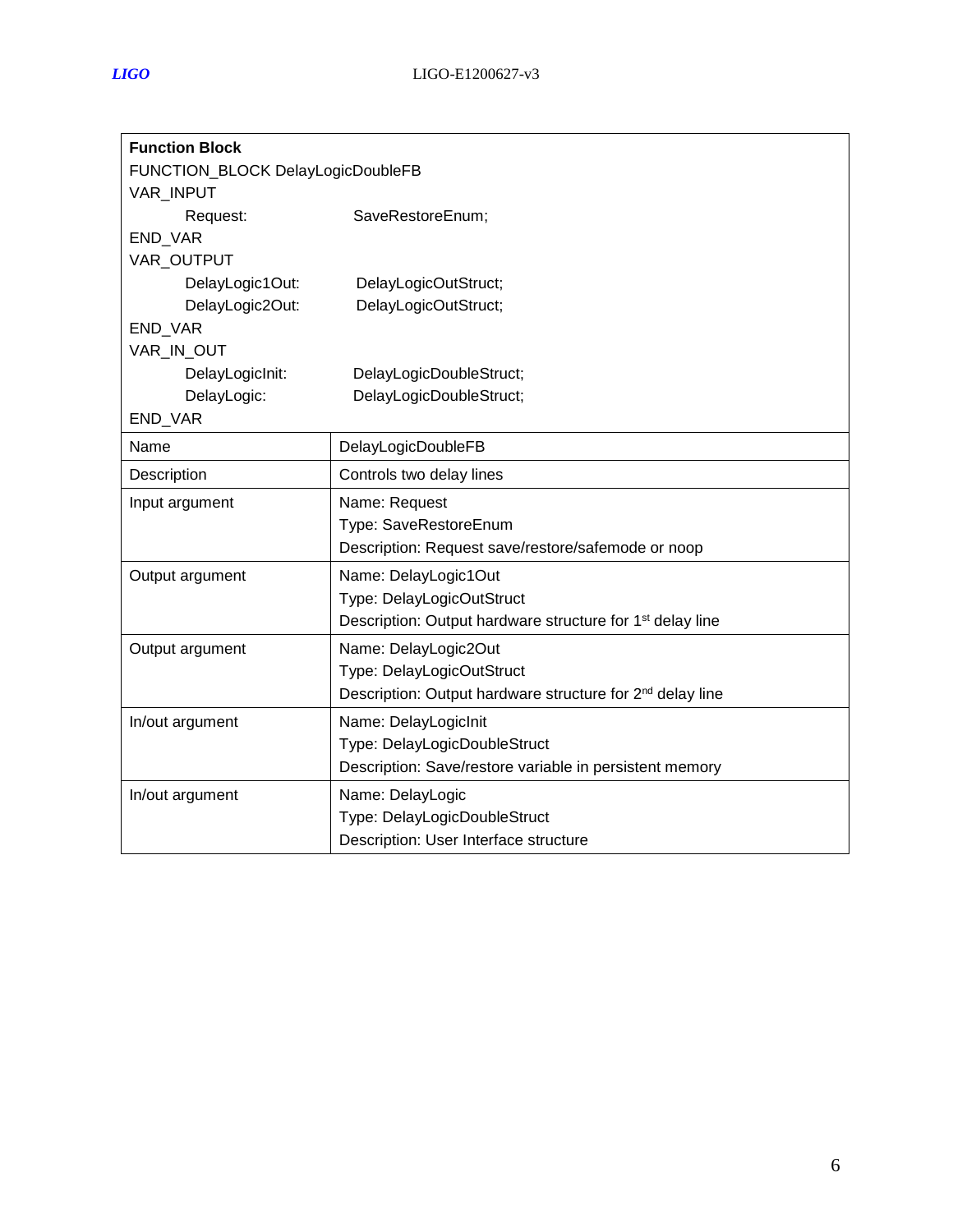| <b>Function Block</b>             |                                                                       |  |
|-----------------------------------|-----------------------------------------------------------------------|--|
| FUNCTION_BLOCK DelayLogicTripleFB |                                                                       |  |
| VAR_INPUT                         |                                                                       |  |
| Request:                          | SaveRestoreEnum;                                                      |  |
| END_VAR                           |                                                                       |  |
| VAR_OUTPUT                        |                                                                       |  |
| DelayLogic1Out:                   | DelayLogicOutStruct;                                                  |  |
| DelayLogic2Out:                   | DelayLogicOutStruct;                                                  |  |
| DelayLogic3Out:                   | DelayLogicOutStruct;                                                  |  |
| END_VAR                           |                                                                       |  |
| VAR_IN_OUT                        |                                                                       |  |
| DelayLogicInit:                   | DelayLogicTripleStruct;                                               |  |
| DelayLogic:                       | DelayLogicTripleStruct;                                               |  |
| END_VAR                           |                                                                       |  |
| Name                              | DelayLogicTripleFB                                                    |  |
| Description                       | Controls three delay lines                                            |  |
| Input argument                    | Name: Request                                                         |  |
|                                   | Type: SaveRestoreEnum                                                 |  |
|                                   | Description: Request save/restore/safemode or noop                    |  |
| Output argument                   | Name: DelayLogic1Out                                                  |  |
|                                   | Type: DelayLogicOutStruct                                             |  |
|                                   | Description: Output hardware structure for 1 <sup>st</sup> delay line |  |
| Output argument                   | Name: DelayLogic2Out                                                  |  |
|                                   | Type: DelayLogicOutStruct                                             |  |
|                                   | Description: Output hardware structure for 2 <sup>nd</sup> delay line |  |
| Output argument                   | Name: DelayLogic3Out                                                  |  |
|                                   | Type: DelayLogicOutStruct                                             |  |
|                                   | Description: Output hardware structure for 3rd delay line             |  |
| In/out argument                   | Name: DelayLogicInit                                                  |  |
|                                   | Type: DelayLogicTripleStruct                                          |  |
|                                   | Description: Save/restore variable in persistent memory               |  |
| In/out argument                   | Name: DelayLogic                                                      |  |
|                                   | Type: DelayLogicTripleStruct                                          |  |
|                                   | Description: User Interface structure                                 |  |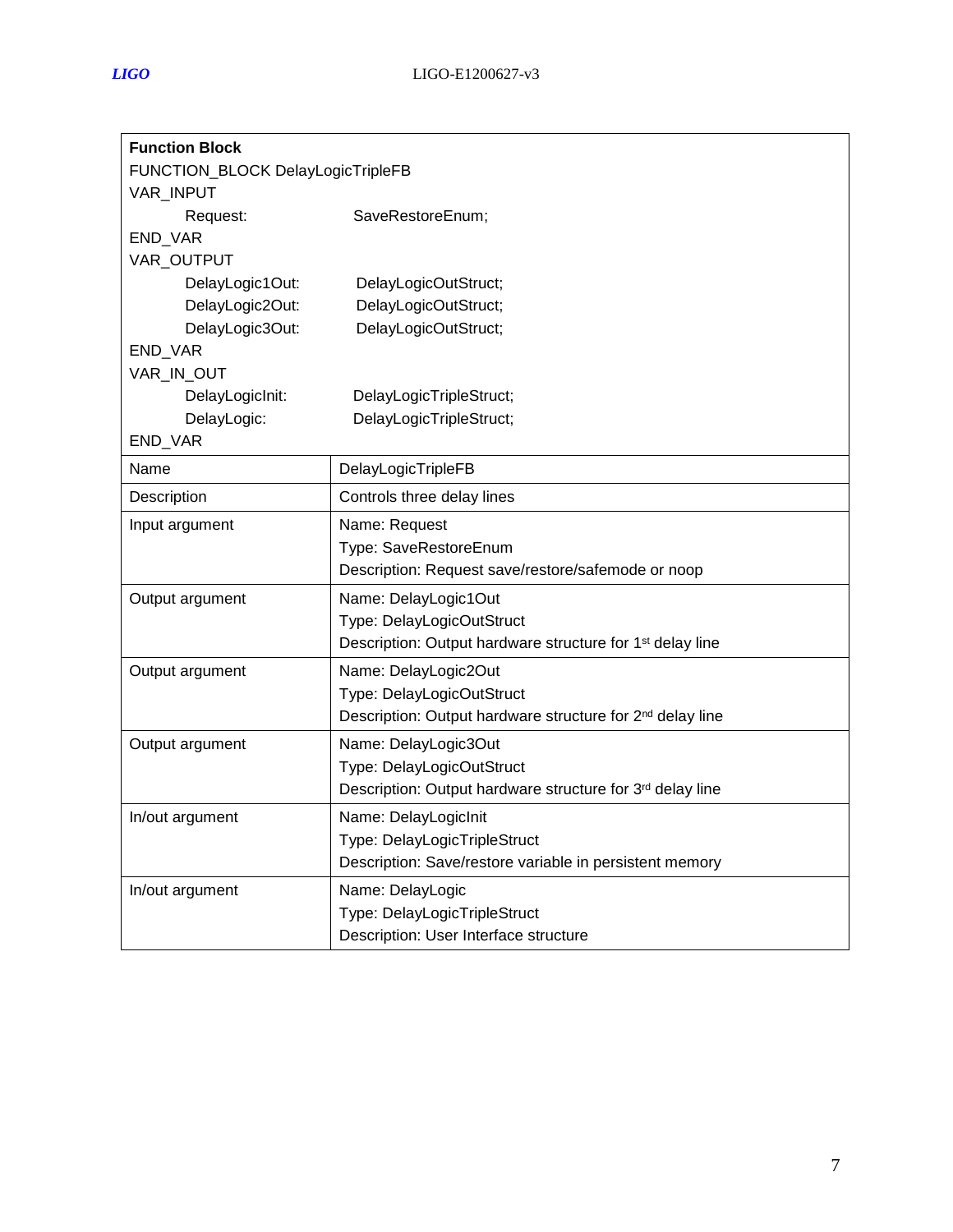| <b>Function Block</b>           |                                                                       |  |
|---------------------------------|-----------------------------------------------------------------------|--|
| FUNCTION_BLOCK DelayLogicQuadFB |                                                                       |  |
| VAR_INPUT                       |                                                                       |  |
| Request:                        | SaveRestoreEnum;                                                      |  |
| END_VAR                         |                                                                       |  |
| VAR_OUTPUT                      |                                                                       |  |
| DelayLogic1Out:                 | DelayLogicOutStruct;                                                  |  |
| DelayLogic2Out:                 | DelayLogicOutStruct;                                                  |  |
| DelayLogic3Out:                 | DelayLogicOutStruct;                                                  |  |
| END VAR                         |                                                                       |  |
| VAR_IN_OUT                      |                                                                       |  |
| DelayLogicInit:                 | DelayLogicQuadStruct;                                                 |  |
| DelayLogic:                     | DelayLogicQuadStruct;                                                 |  |
| END_VAR                         |                                                                       |  |
| Name                            | DelayLogicQuadFB                                                      |  |
| Description                     | Controls four delay lines                                             |  |
| Input argument                  | Name: Request                                                         |  |
|                                 | Type: SaveRestoreEnum                                                 |  |
|                                 | Description: Request save/restore/safemode or noop                    |  |
| Output argument                 | Name: DelayLogic1Out                                                  |  |
|                                 | Type: DelayLogicOutStruct                                             |  |
|                                 | Description: Output hardware structure for 1 <sup>st</sup> delay line |  |
| Output argument                 | Name: DelayLogic2Out                                                  |  |
|                                 | Type: DelayLogicOutStruct                                             |  |
|                                 | Description: Output hardware structure for 2 <sup>nd</sup> delay line |  |
| Output argument                 | Name: DelayLogic3Out                                                  |  |
|                                 | Type: DelayLogicOutStruct                                             |  |
|                                 | Description: Output hardware structure for 3rd delay line             |  |
| Output argument                 | Name: DelayLogic4Out                                                  |  |
|                                 | Type: DelayLogicOutStruct                                             |  |
|                                 | Description: Output hardware structure for 4 <sup>th</sup> delay line |  |
| In/out argument                 | Name: DelayLogicInit                                                  |  |
|                                 | Type: DelayLogicQuadStruct                                            |  |
|                                 | Description: Save/restore variable in persistent memory               |  |
| In/out argument                 | Name: DelayLogic                                                      |  |
|                                 | Type: DelayLogicQuadStruct                                            |  |
|                                 | Description: User Interface structure                                 |  |